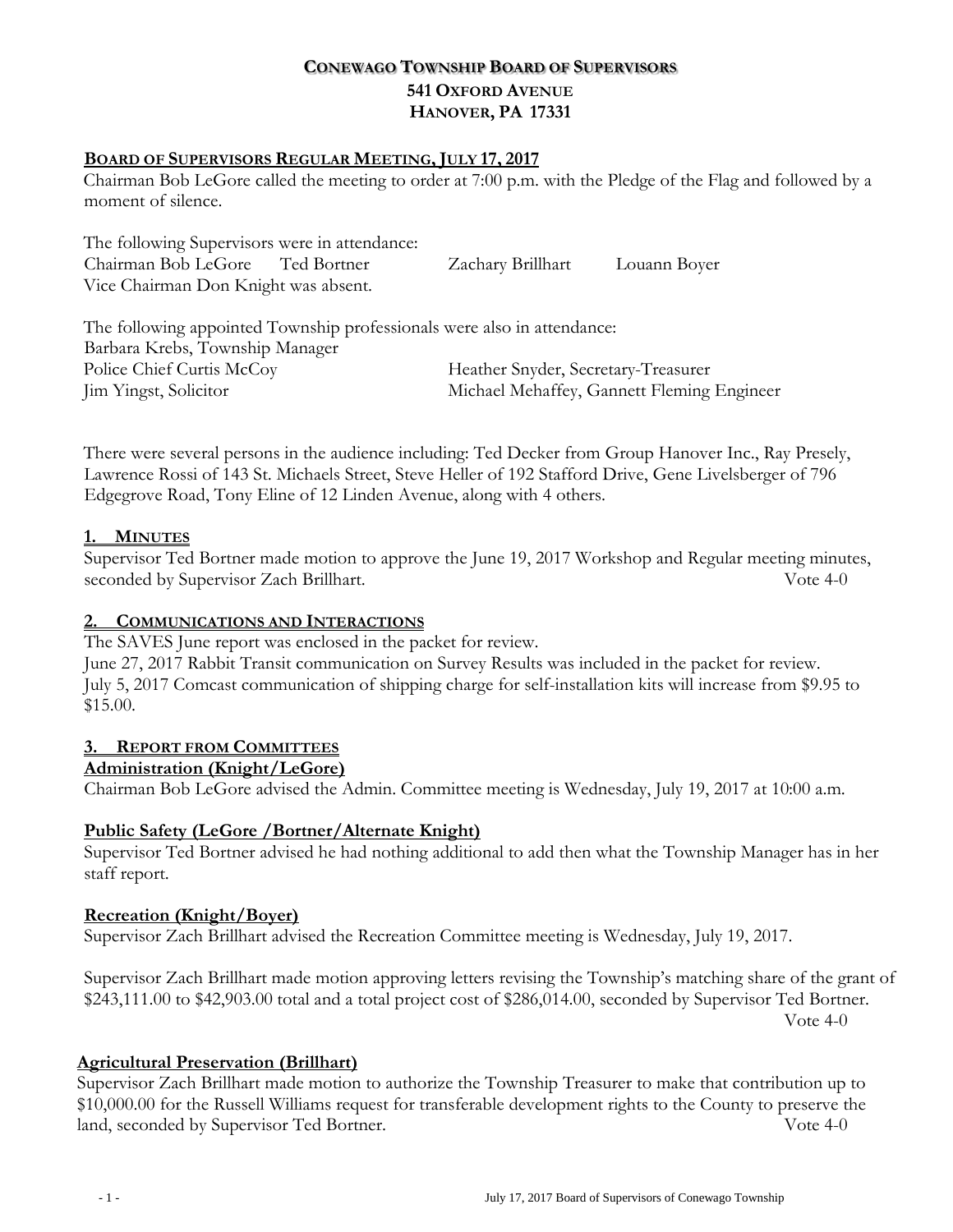# **Roads (Bortner/Knight)**

Supervisor Ted Bortner advised he had nothing additional to add then what the Township Manager has in her staff report.

# **Pension**

Next meeting is scheduled for July 27, 2017 at 10:00 a.m., this is a public meeting. Discussion to resolve the fiduciary insurance.

## **Planning Commission (Brillhart)**

Supervisor Zach Brillhart advised the Planning Commission have reviewed 3 plans that will be brought up for discussion later in the meeting.

## **Stormwater (Knight/Brillhart)**

A public hearing on Pollution Reduction plan is scheduled for July 26 at 6 p.m. at the Brushtown Athletic Club. Supervisor Zach Brillhart requested that the drafted plan be available for review on the website, Township Manager Barbara Krebs advised once all comments are back this will be available.

Supervisor Zach Brillhart made motion to authorize Township staff to develop and place an advertisement in the local newspaper for the 30 day public review period on a draft of the Pollutant Reduction Plan, to be submitted to PA DEP, seconded by Supervisor Ted Bortner. Vote 4-0

Mr. Eugene Livelsberger of 796 Edgegrove Road inquired if the Stormwater Committee had set up a meeting to look at the parcel of land off of Centennial Road (Conewago Picnic Woods) for an exemption. Township Manager Barbara Krebs advised a meeting will be set up to discuss.

## **4. REPORT FROM SECRETARY-TREASURER**

Supervisor Louann Boyer made motion to approve the Secretary/Treasurer's Report, seconded by Supervisor Ted Bortner. Vote 4-0

Supervisor Ted Bortner made motion to approve payment of the prepaid bills and all invoices noted on the Report for July 17, 2017, seconded by Supervisor Louann Boyer. Vote 4-0

### **5. PUBLIC COMMENT**

Nothing to report.

# **6. REPORTS FROM SUPERVISORS**

Supervisor Ted Bortner had nothing to report.

Supervisor Louann Boyer had nothing to report.

Supervisor Zach Brillhart had nothing to report.

Chairman Bob LeGore had nothing to report.

# **7. REPORTS FROM DEPARTMENTS**

### **Police**

Police Report for June was prepared in the packet.

Chief Curtis McCoy advised that Officer Kevin O'Brien was working with Brown Animal Hospital on the donation of a chip scanner that would help animals go back to their rightful owner.

Three general orders are in process for Grooming and Overtime policies along with Performance Evaluations.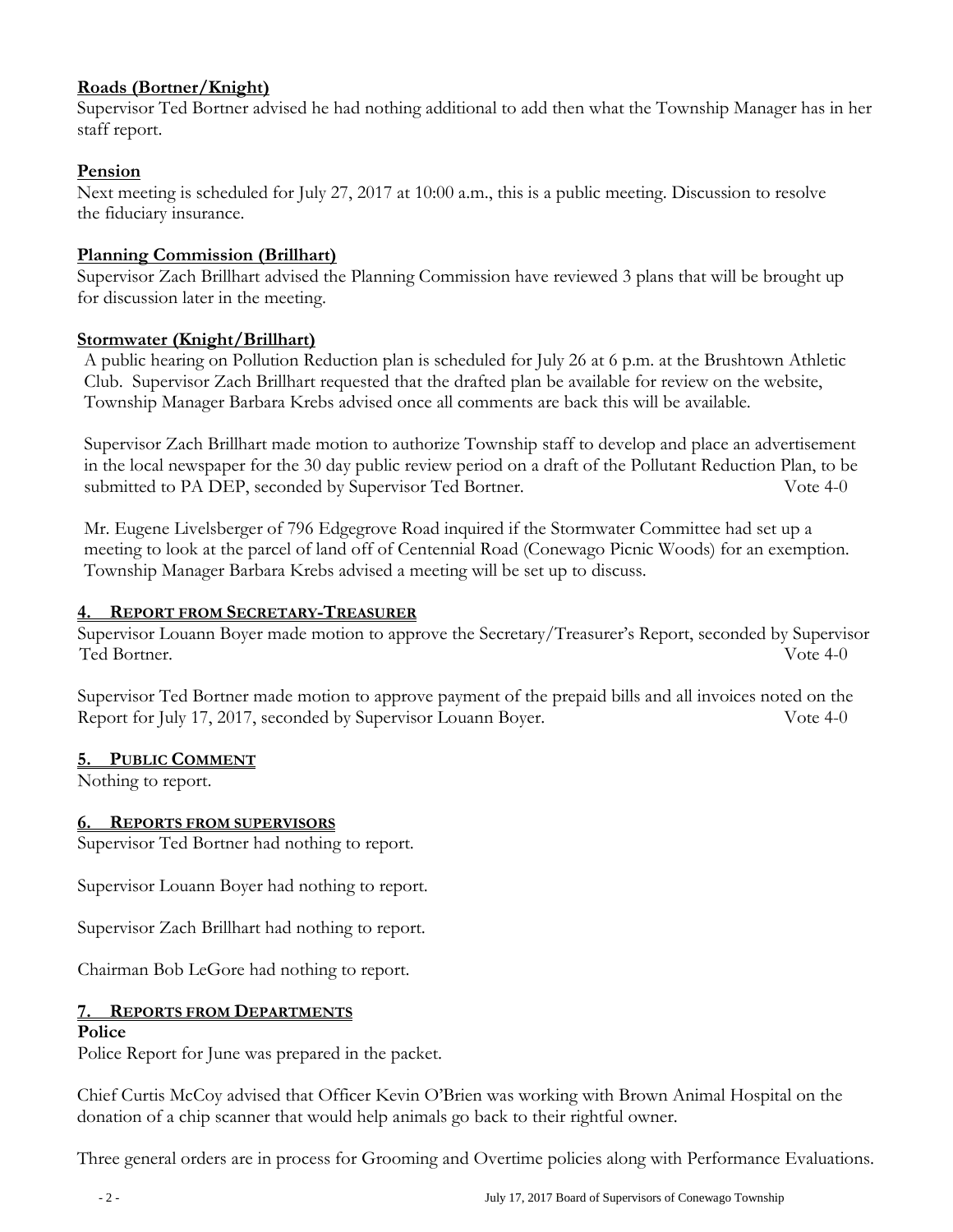July newsletter went out.

Police Administrator Anna Lescalleet is working with the Department of Transportation on the permitting of the school flashers.

The Police building renovation is on schedule and the Board received a tour earlier this evening to see the progression of the project.

Mr. Eugene Livelsberger thanked the Police Officer who stopped by the Conewago Picnic Woods and questioned the soup maker for the picnic since he was their early in the morning.

# **Township Solicitor Yingst**

Solicitor Jim Yingst advised he worked on Resolutions for the Villas at Cattail and Chapel View which may require more review, easement agreement for McKinsley Heights and a tax exemption for the Township.

Solicitor Jim Yingst advised he meet with Code Enforcement/Zoning Officer Dave Arndt to review several properties as follows:

- Aug. 3, 2017 Rexroth Elk Drive, awaiting pleas for Diana
- Thomas property Maple Ave., warrant at this time no hearing date scheduled.
- 7124 W. Elm Ave. debris and rubbish weeds
- Edgegrove Rd. collapsed roof will address
- Conewago and Church Street letter went out

Chairman Bob LeGore advised the public when you see a property in violation to let the Township know.

Supervisor Ted Bortner advised he meet with District Judge Bowman and to continue to make notes on where we are in the process.

### **Township Manager**

Manager Barbara Krebs reviewed her staff report including Police Negotiation meeting held July 6, 2017, Admin. Committee meeting is scheduled for July 19 at 10:00 a.m., Road Committee will look at revising the 5 year plan, Recreation Committee meeting scheduled July 19 at 9:00 a.m., Boy Scout contacted the Township officer about his Eagle Scout project a meeting scheduled next week to discuss, grant has been submitted, Pension Committee meeting schedule for July 20, 2017 at 10:00 a.m., Stormwater credit program is in discussion for next year and the Municipal Authority has 45 shut off notices that were posted, 5 as of today are still outstanding. The Municipal Authority audit is completed and turned into DCED.

# **Township Engineer (Michael Mehaffey, Gannett Flemming, Inc.)**

Engineer Michael Mehaffey gave a review of the Engineer Report for June 2017.

 Supervisor Ted Bortner made motion to adopt Resolution 2017-N street dedication of the Villas at Cattails, seconded by Supervisor Zach Brillhart. Vote 4-0

 Supervisor Ted Bortner made motion to approve the revised set of final plans for Chapel View Phase 2A, 2B, 2C, reflecting the curb change, seconded by Supervisor Louann Boyer. Vote 4-0

 Resolution 2017-O Chapel View Development Street Dedication has been tabled and will be revisited at the August meeting. The Board advised to a send letter as a follow-up.

### **8. CODE ENFORCEMENT**

Township Manager Barbara Krebs reviewed the activity summary from Zoning/Code Enforcement Officer Dave Arndt dated June 9, 2017 – July 12, 2017 and current flow charts were enclosed in the packet for review.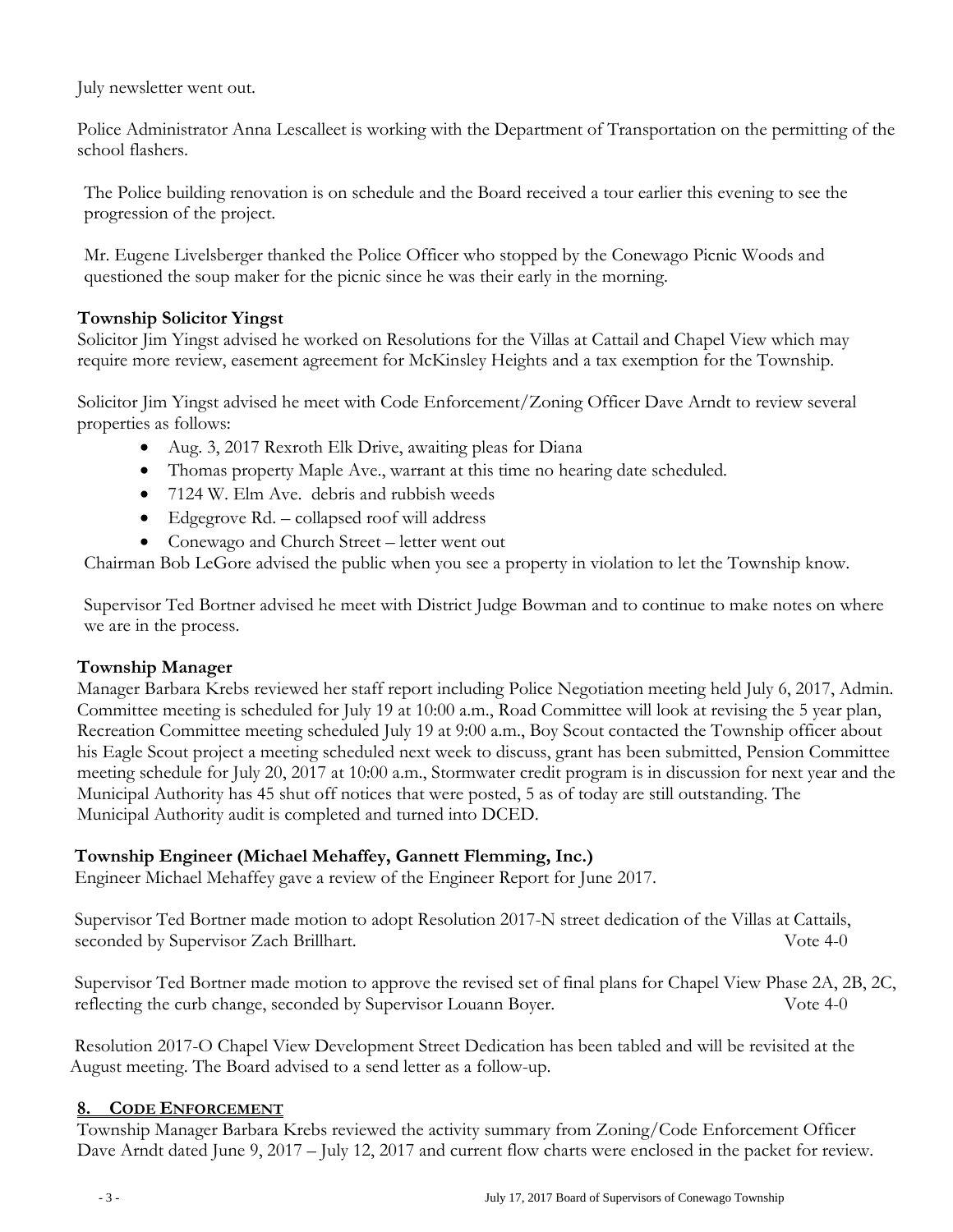#### **9. SUBDIVISION/LAND DEVELOPMENT**

Supervisor Zach Brillhart reviewed the Subdivision and Land Development Status Report for July 2017 that was enclosed for review.

Planning Commission minutes dated June 1, 2017 were enclosed for review.

### **Trone Rental Properties – Revised Preliminary/final Land Development Plan for Wetzel Drive:**

Supervisor Zach Brillhart made motion to approve the 90 day review period request. New expiration date will be October 15, 2017, recommended by the Planning Commission, seconded by Supervisor Ted Bortner. Vote 4-0

Supervisor Zach Brillhart made motion to approve the waiver request to accept the plan as a Preliminary/Final Plan, recommended by the Planning Commission and Township Engineer Eric Mains and Code Enforcement/Zoning Officer Dave Arndt agreed with, seconded by Supervisor Louann Boyer. Discussion: changes to reflect handicap ramp on plan. Vote 4-0

Supervisor Zach Brillhart made motion to table the plan until the August 3, 2017 Planning Commission meeting, recommended by the Planning Commission, seconded by Supervisor Ted Bortner. Vote 4-0

## **J.A. Myers Homes, Inc. – Minor Land Development Plan for 170 Ram Drive:**

Supervisor Zach Brillhart made motion to deny the waiver request for relief of Section 135.34.A – Sidewalks, and have the developer install sidewalks, recommended by the Planning Commission, seconded by Supervisor Louann Boyer. Vote 4-0

Supervisor Zach Brillhart made motion that the Planning Commission recommends to the Board of Supervisor's to not require note #12 of the Engineers comments dated June 22, 2017 and to conditionally approve the Minor Land Development Plan and Resolution 2017-P with all the other Engineer's comments addressed, seconded by Supervisor Ted Bortner. The Supervisor Ted Bortner.

# **Precision Cut Industries – Preliminary/Final Land Development Plan for 60 and 84 Ram Drive:**

Supervisor Zach Brillhart made motion to accept the plan as a Preliminary/Final Land Development Plan recommended by the Planning Commission, seconded by Supervisor Ted Bortner. Vote 4-0

Supervisor Zach Brillhart made motion to table the Preliminary/Final Land Development Plan until the August 3, 2017 Planning Commission meeting, recommended by the Planning Commission, seconded by Supervisor Ted Bortner. Vote 4-0

### **10. ZONING**

Zoning Hearing Board case I-2017 will be August 8, 2017 at 6 p.m.

### **11. OTHER BUSINESS, Comments, and Announcements**

Nothing new to report.

### **12. MEETING SCHEDULE**

Recreation Committee meeting for July 19, 2017 at 9:00 a.m. Admin Committee meeting for July 19, 2017 at 10:00 a.m. Stormwater Public meeting at Brushtown Athletic Assoc. – July 26, 2017 at 6:00 p.m. Zoning Hearing Board – August 8, 2017 at 6:00 p.m. Planning Commission meeting for August 3, 2017 at 6:00 p.m. Public Safety Committee meeting for August 21, 2017 at 8:30 a.m.